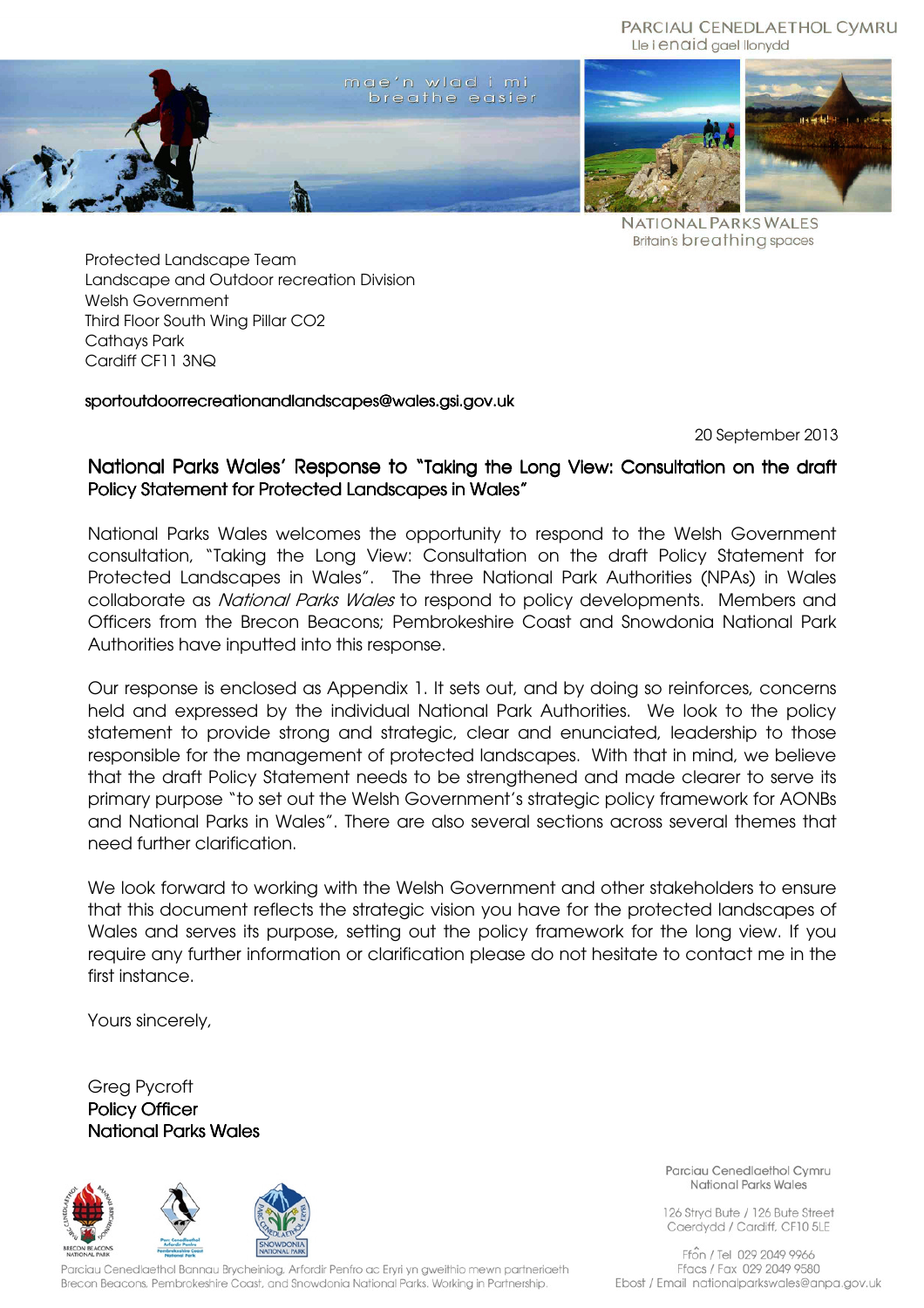# Appendix 1.

Question 1: Do you think this policy document adequately positions Wales' protected landscapes to play a central role in taking forward a vision for a sustainable Wales?

## 1. The Vision for Protected Landscapes & General Comments

1.1 National Parks Wales believes that in order to become the authoritative strategic policy framework for protected landscapes in Wales, Taking the Long View needs strengthening. We propose that this is achieved through strengthening the current section 62(2)/ section 84(1) duty on public bodies; clearly and explicitly setting out the legislative framework within which protected landscapes are managed; expanding upon how you see Natural Resources Wales working with the protected landscapes, and ensuring that the concepts and issues within the statement are as clear and unequivocal as possible. These points are expended upon under the headings below.

1.2 The vision should feature more prominently within the policy statement. It is, after all, setting the direction of protected landscape management in the short to mid-term. It needs to be expressed in greater clarity, in order to provide a better understanding of the interdependency between the natural environment, society and the economy, and the need to express this in terms of the special contribution that protected landscapes can and do make to achieving a higher level of sustainability.

1.3 There should be stronger emphasis throughout the Policy Statement to the 1995 Environment Act which states clearly the purposes and duty of National Parks. The legislative context within which protected landscapes exist should be set out in the introductory paragraphs and reference to the Sandford principle should also be made early on.

1.4 Since the publication of the last Policy Statement in 2007 National Park (and AONB) policy has developed and continues to diverge across the UK a consequence of devolution and different policy, political and funding priorities. Additional contextual references to English, Scottish, European and International experience over the past decade would set the scene for Welsh protected landscapes, which do not exist in isolation, but within a vibrant global family that share many of the same challenges and are sharing the solutions with each other.

1.5 In more practical terms, especially since elements of the policy statement and its delivery fall within other Ministerial portfolios (Natural Resources Wales, for instance) and the significant importance of protected landscapes to Wales we hope that steps are taken to confirm the status of the policy statement and ensure that it is formally endorsed at Cabinet level. We are happy to discuss this further.

## 2. Section  $62(2)$  & Section  $84(1)$

2.1 We welcome the continued recognition that protected landscape management and delivery is not undertaken in isolation by National Park Authorities and AONB partnerships, but depends upon a wide range of stakeholders working together to deliver shared outcomes (para 4). Securing such support can be time consuming and resource intensive even amongst public bodies (the relevant authorities) that are supposed to have a duty "having regard to" the purposes of protected landscapes (s62 (2) Environment Act 1995 and s84(1) of the Countryside and Rights of Way 2000).

2.2 We believe that the duty (para 6), as it is currently formulated needs revision. We propose that s62(2) and s84(1) needs strengthening turning a voluntary "tick box" exercise into a much more



Parciau Cenedlaethol Bannau Brycheiniog, Arfordir Penfro ac Eryri yn gweithio mewn partneriaeth Brecon Beacons, Pembrokeshire Coast, and Snowdonia National Parks. Working in Partnership.

Parciau Cenedlaethol Cymru National Parks Wales

126 Stryd Bute / 126 Bute Street Caerdydd / Cardiff, CF10 5LE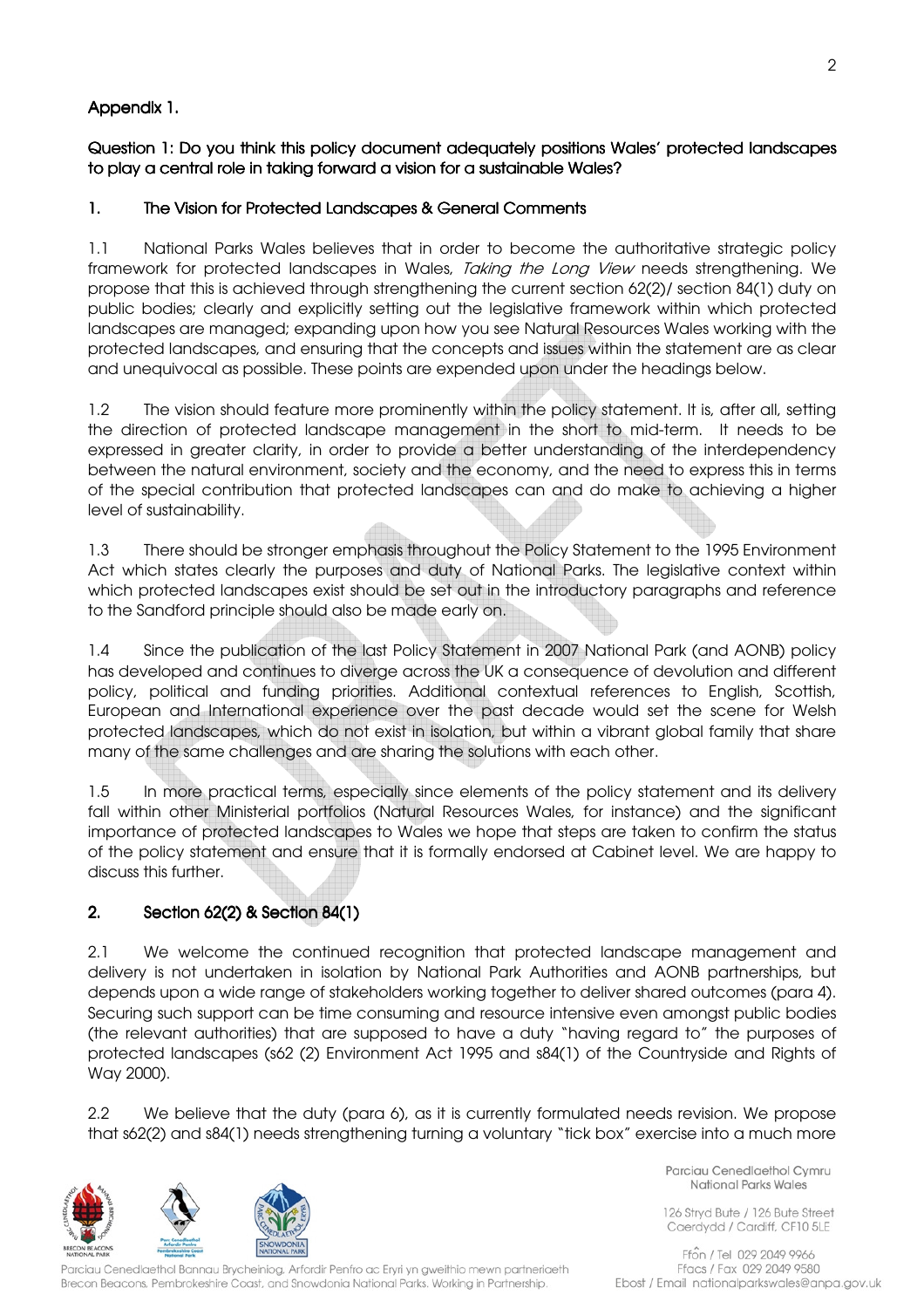engaging, positive obligation upon "relevant authorities". In both instances we would replace "having regard to" with "supporting". The Welsh Government's legislative programme provides an opportunity to do so, either via the Future Generations (Wales) Bill or the Environment (Wales) Bill. The policy statement can be used to set out the Welsh Government's intention to legislate, giving "relevant authorities" early notice.

2.3 The Welsh Government may also wish to update the guidance issued in 2005 on the duty, and refer to this within the policy statement. The guidance would benefit from revision, especially in terms of an update to the out of date list of relevant public bodies and the other interests that constitute "relevant authorities".

## 3. Natural Resources Wales Wales

3.1 We look forward to developing a positive collaborative working relationship with Natural Resources Wales (para 5) and welcome it having the role to promote and monitor the extent to which "relevant authorities" engage with the s62(2)/s81(1) duty (para 6).

## 4. The Ecosystem Approach

4.1 The principles of the ecosystems approach are entirely consistent with the purposes of protected landscapes. Within para 16 the Welsh Government currently asks NPAs to set priorities for competing demands on Wales' natural resources based on a narrow set of criteria. Within National Parks prioritisation does occur, but it managed through a triage process influenced by available resources, risk assessments etcetera, rather than by weighing up one intrinsic value against another. We believe that this should be reflected within para 16.

## 5. Landscape Management

5.1 We believe that the statement should be cautious in using the term "multifunctional" to describe all of Wales' designated landscapes (para 17). Whilst this might be viewed as a Welsh Government aspiration, and whilst there might be a range of operations and activities taking place, this is not a uniform picture. Economic profiling of the different landscapes might reveal brittle local economies with limited diversification.

5.2 Protected landscapes need managing, and it is through farming, conservation, forestry and water management that this is achieved, exerting a direct influence on the special qualities. The biggest positive achievements for designated landscape management will therefore be realised through the implementation of positive measures in future rounds of the RDP; Glastir and successor agri-environment schemes. Over the longer term forestry policy, water resource management policy, conservation policy and CAP reform will also impact upon the management of protected landscapes. The policy statement should therefore recognise these linkages and establish a clearer mandate for NPAs and AONB management bodies to engage with the development and implementation of these measures for designated landscapes. This also links to the duty on "relevant authorities" to – in our view - "support" National Park and AONB purposes and to NRW's ability to promote and monitor compliance (see above point 2).

5.3 Wales' National Parks are referred to as "areas where new solutions to environmental and rural issues are tried, tested and shared," (para 12). Given the importance placed on Wales' protected landscapes by the policy statement, effective land management tools should include measures designed explicitly for them, we would look to working with the Welsh Government, NRW and others to develop them.



Parciau Cenedlaethol Bannau Brycheiniog, Arfordir Penfro ac Eryri yn gweithio mewn partneriaeth Brecon Beacons, Pembrokeshire Coast, and Snowdonia National Parks. Working in Partnership.

Parciau Cenedlaethol Cymru National Parks Wales

126 Stryd Bute / 126 Bute Street Caerdydd / Cardiff, CF10 5LE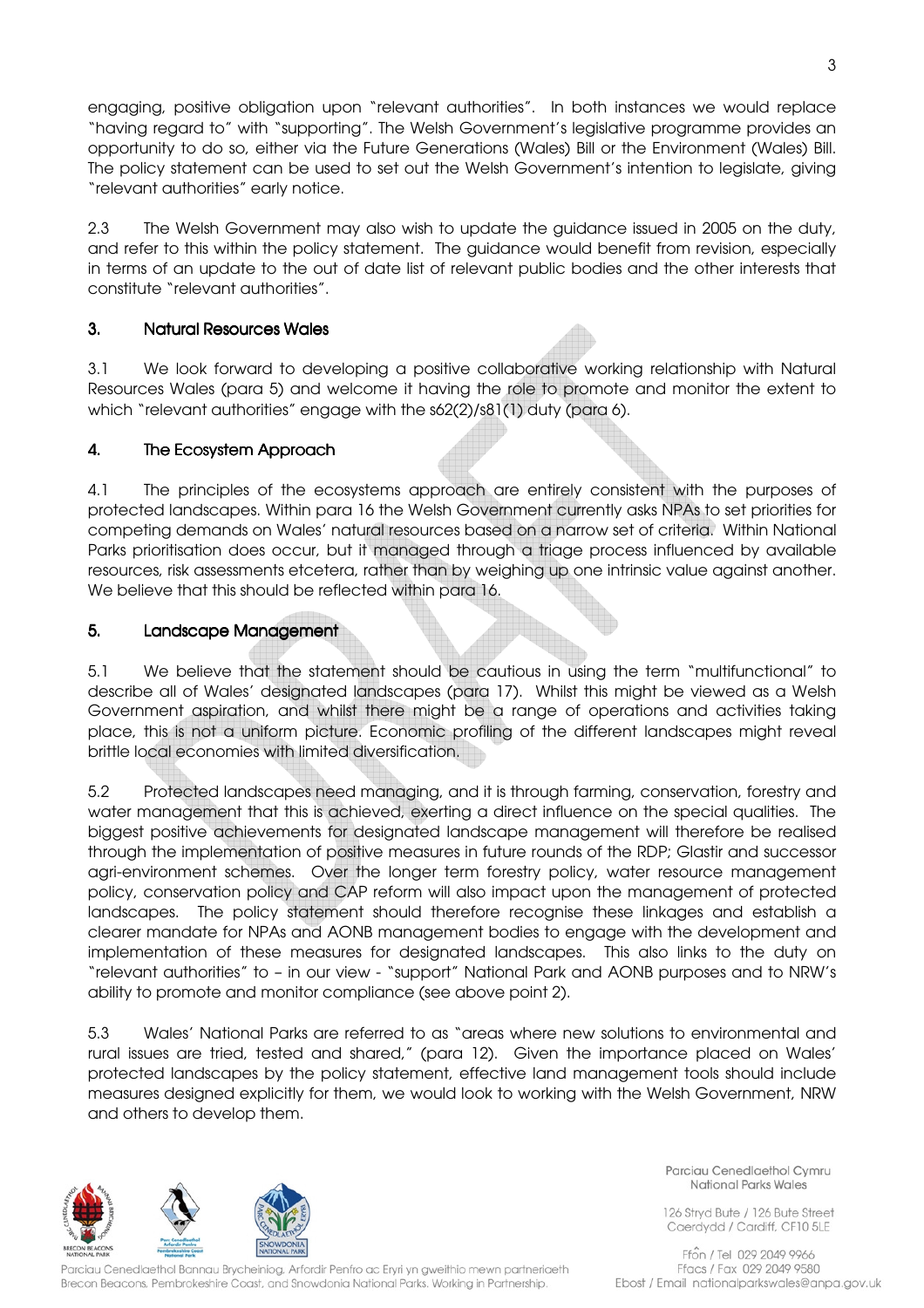# 6. Protected Landscape Management Planning

6.1 The policy statement should lead to a clearer understanding of the role played by the planning function within protected landscapes. It should refer to the fact that the planning system is the key tool for achieving the National Parks statutory purposes and duty. The planning system does not only deliver protection, but contributes to conservation and the enhancement of special qualities.

6.2 It is important that the policy statement acknowledges the diversity of Wales' protected landscapes and the economies they support. As such there is a need for planning policy guidance that acknowledges these differences and provides scope for NPAs and AONBs to "articulate visions of rural development" (para 30).

6.3 Many of the themes outlined within the draft are pulled together at the end by introducing the notion of a common management planning framework across the National Park Authorities and AONBs (section 6). A clearer and more detailed sense of national purpose would improve this section. On the flip side, more of the policy statement could allude to a common management planning framework.

## 7. The Outcomes

7.1 We believe that the Outcomes still need extensive reworking for clarity and consistency. The NPAs have provided their separate thoughts on each of the five outcomes and we do not wish to repeat those in detail here. More generally, the outcomes (the italicised statements) contain a mixture of high-level aspiration and more detailed prescription, the latter distracting from the former. One solution may be to restructure the section so that the outcome statement is purely aspirational and is followed beneath clearly indicating delivery mechanisms; suitable illustrations and potential examples, bearing in mind that not all will be applicable to all protected landscapes.

7.2 The recognition of the important role that State of the Park/AONB Reports make is welcomed (para 2). We believe that provided sufficient evidence is publicly available in formats which acknowledge National Park and AONB boundaries, these reports are an effective means for reporting on outcomes. The policy statement should therefore encourage wider sign up to these reports to help secure fuller commitment to National Park and AONB purposes and to help foster new partnerships being established. A joint approach to evidence gathering, including the carrying out of data collection and circulation, original research projects and site monitoring are all important components.

#### Question 2: Does this policy document enable Wales' protected landscapes to fully deliver on their respective statutory purposes?

8. We wish to draw attention to point 5.2 above, the policy statement could be more mindful of how national delivery mechanisms (RDP, Glastir, highways policy, Planning Policy Wales, heath, education etc) might achieve added value by having explicit targets set for them within National Parks and AONBs.

9. We would welcome clarification from the Welsh Government as to whether the guiding principles in the policy statement will be usable as evidence by NPAs to support policy development, for instance new policies in local development plans.

## Question 3: If you have any related issues which we have not specifically addressed, please use this space to report them:



Parciau Cenedlaethol Bannau Brycheiniog, Arfordir Penfro ac Eryri yn gweithio mewn partneriaeth Brecon Beacons, Pembrokeshire Coast, and Snowdonia National Parks. Working in Partnership.

Parciau Cenedlaethol Cymru National Parks Wales

126 Stryd Bute / 126 Bute Street Caerdydd / Cardiff, CF10 5LE